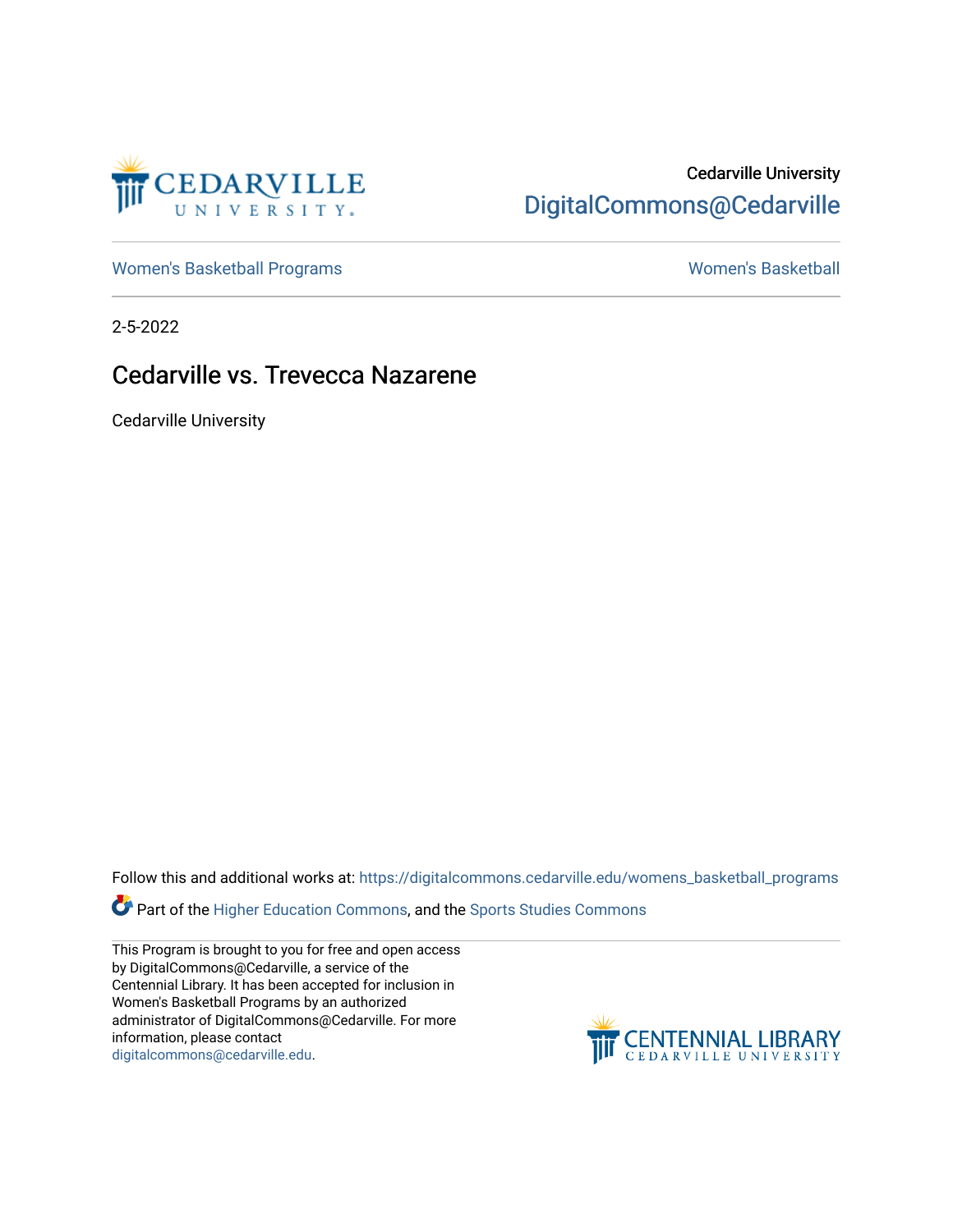

## Anna **Landing** CERESULLLE

**Scan the codes for more....**

**Lady Jacket basketball info**



**Trojan basketball info**



**G-MAC basketball info**





Minutes Away, with an Experience **Miles Above!** 



Division II

**MAKE IT** 

## **LADY JACKETS vs TREVECCA**



BUILT Ford PROUD



**CALLAN ATHLETIC CENTER**